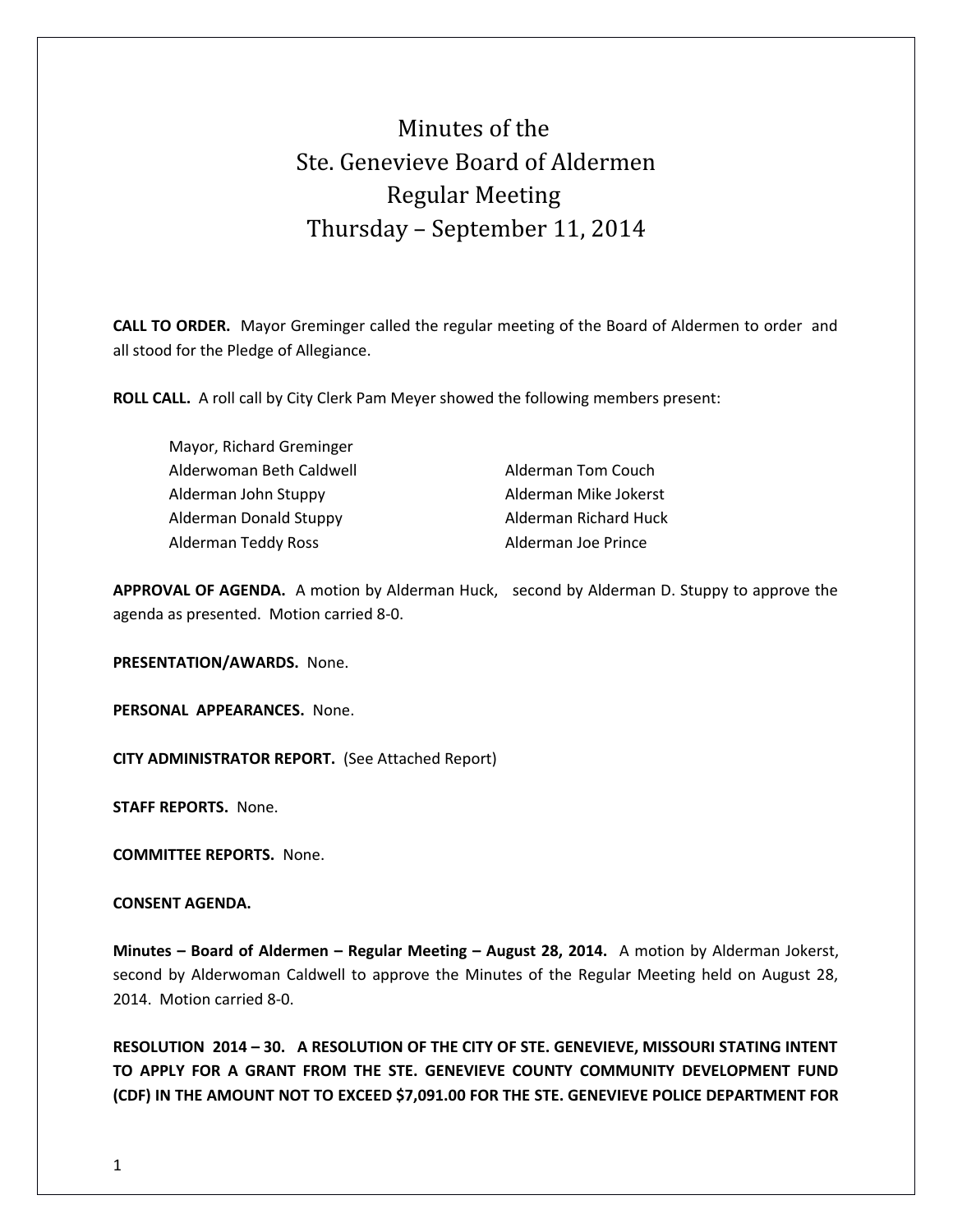**THE "OPERATION INVEST IN VESTS".** A motion by Alderman Couch, second by Alderman Prince to approve Resolution 2014-30 allowing the Police Department to apply for a grant with the Ste. Genevieve County Community Development Fund. Motion carried 8-0.

**RESOLUTION 2014 – 31. A RESOLUTION APPOINTING JOE ROZIER TO THE STE. GENEVIEVE TOURISM TAX COMMISSION.** A motion by Alderwoman Caldwell, second by Alderman Couch to approve 2014 -31 appointing Mr. Joe Rozier to the Ste. Genevieve Tourism Tax Commission. Motion carried 8-0.

**RESOLUTION 2014 - 32. A RESOLUTION OF THE CITY OF STE. GENEVIEVE, MISSOURI DECLARING THE PROPERTY LOCATED AT 498 S. FOURTH STREET A NUISANCE AND DIRECTS THE COMMUNITY DEVELOPMENT DIRECTER TO ISSUE AN ORDER OF ABATEMENT TO THE KNOWN HEIRS OF ALOYSIUS AND DONNA HOTOP, DECEASED, OWNERS OF THE PROPERTY. SUCH ORDER SHALL BE SERVED BY CERTIFIED MAIL-RETURN RECEIPT AND PUBLICATION IN THE LOCAL WEEKLY NEWSPAPER.** A motion by Alderman Prince, second by Alderman Donald Stuppy to approve Resolution 2014-32. Motion carried 8-0.

#### **OLD BUSINESS.**

**BILL NO. 3986. AN ORDINANCE APPROVING A BUDGET AMENDMENT TO THE CITY OF STE. GENEVIEVE FISCAL YEAR 2014 BUDGET RELATING TO THE DEBT SERVICE FUND BUDGET #50. 2 nd READING.** A motion by Alderwoman Caldwell, second by Alderman Prince, Bill No. 3986 was placed on its second and final reading, read by title only, considered and passed by a roll call vote as follows: Ayes: Alderwoman Beth Caldwell, Alderman Tom Couch, Alderman John Stuppy, Alderman Mike Jokerst, Alderman Richard Huck, Alderman Donald Stuppy, Alderman Joe Prince, and Alderman Teddy Ross. Nays: None Motion carried 8-0. Thereupon Bill No. 3986 was declared Ordinance No. 3925 signed by the Mayor and attested by the City Clerk.

**BILL NO. 3987. AN ORDINANCE APPROVING A BUDGET AMENDMENT TO THE CITY OF STE. GENEVIEVE FISCAL YEAR 2014 BUDGET RELATING TO THE GENERAL FUND BUDGET (Legislative) #10.** 2<sup>nd</sup> READING. A motion by Alderman Jokerst, second by Alderwoman Caldwell, Bill No. 3987 was placed on its second and final reading, read by title only, considered and passed by a roll call vote as follows: Ayes: Alderwoman Beth Caldwell, Alderman Tom Couch, Alderman John Stuppy, Alderman Mike Jokerst, Alderman Richard Huck, Alderman Donald Stuppy, Alderman Joe Prince, and Alderman Teddy Ross. Nays: None Motion carried 8-0. Thereupon Bill No. 3986 was declared Ordinance No. 3926 signed by the Mayor and attested by the City Clerk.

**BILL NO. 3988. AN ORDINANCE APPROVING A BUDGET AMENDMENT TO THE CITY OF STE. GENEVIEVE FISCAL YEAR 2014 BUDGET RELATING TO THE GOVERNMENT GRANT FUND BUDGET #19.** 2<sup>nd</sup> READING. A motion by Alderwoman Caldwell, second by Alderman Stuppy, Bill No. 3988 was placed on its second and final reading, read by title only, considered and passed by a roll call vote as follows: Ayes: Alderwoman Beth Caldwell, Alderman Tom Couch, Alderman John Stuppy, Alderman Mike Jokerst, Alderman Richard Huck, Alderman Donald Stuppy, Alderman Joe Prince, and Alderman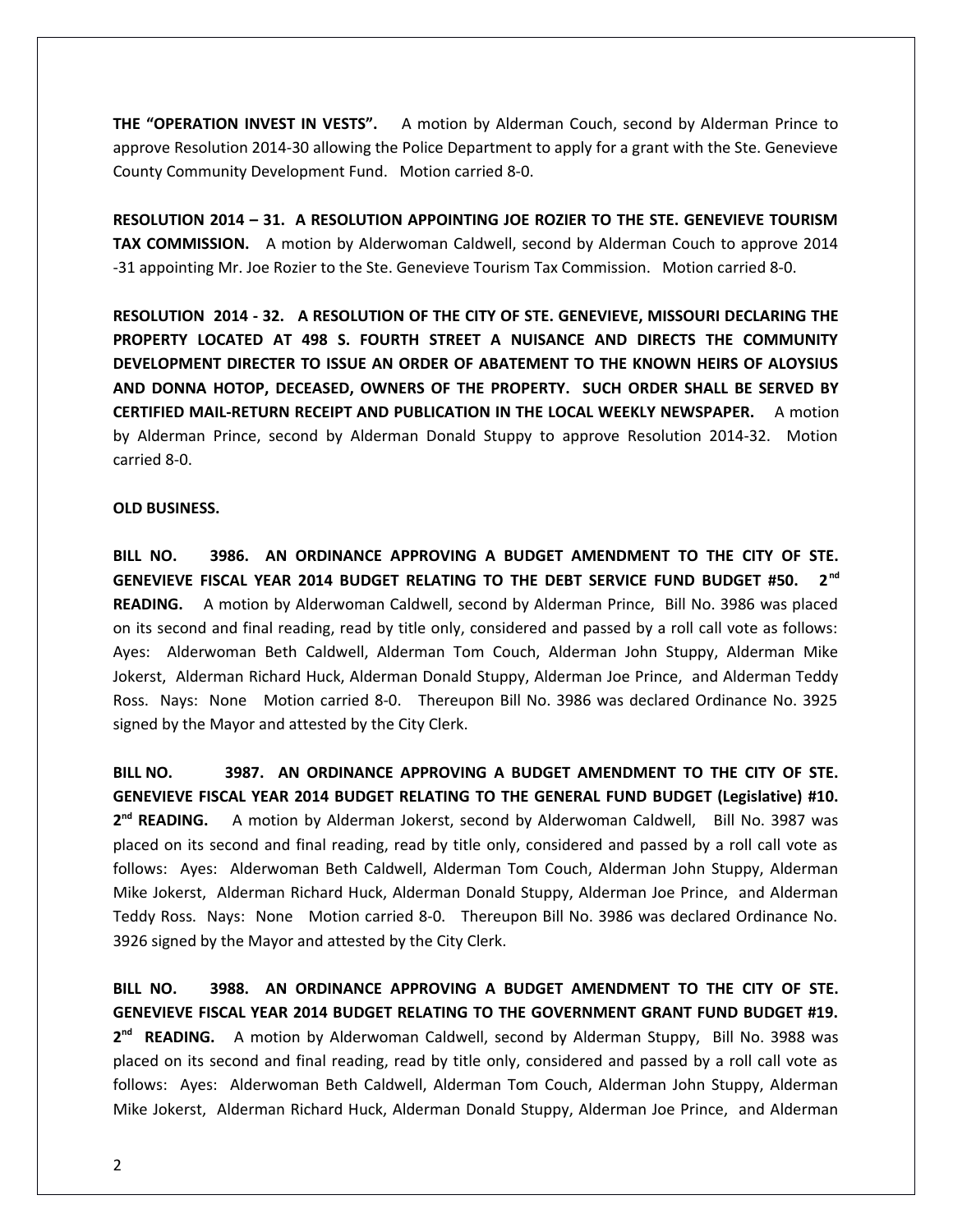Teddy Ross. Nays: None Motion carried 8-0. Thereupon Bill No. 3988 was declared Ordinance No. 3927 signed by the Mayor and attested by the City Clerk.

## **BILL NO. 3989. AN ORDINANCE APPROVING A MEMORANDUM OF AGREEMENT WITH ALLIANCE WATER RESOURCES, INC., A MISSOURI CORPORATION TO MODIFY THE INITIAL PROFESSIONAL SERVICE AGREEMENT DATED AUGUST 12, 2010.**

2<sup>nd</sup> READING. A motion by Alderman Prince, second by Alderwoman Caldwell, Bill No. 3989 was placed on its second and final reading, read by title only, considered and passed by a roll call vote as follows: Ayes: Alderwoman Beth Caldwell, Alderman Tom Couch, Alderman John Stuppy, Alderman Mike Jokerst, Alderman Richard Huck, Alderman Donald Stuppy, Alderman Joe Prince, and Alderman Teddy Ross. Nays: None Motion carried 8-0. Thereupon Bill No. 3989 was declared Ordinance No. 3928 signed by the Mayor and attested by the City Clerk.

#### **NEW BUSINESS.**

**BILL NO. 3991. AN ORDINANCE ADDING SECTION 230.035 "RECREATIONAL FIRES" TO THE STE. GENEVIEVE CODE OF ORDINANCE CHAPTER 23O SOLID WASTE. 1st READING.** A motion by Alderman Prince, second by Alderman Donnie Stuppy, Bill No. 3991 was placed on its first reading, read by title only, considered and passed with an 8-0 vote of the Board of Aldermen.

**BILL NO. 3992. AN ORDINANCE APPROVING THE BUDGET FOR THE CITY OF STE. GENEVIEVE FOR FISCAL YEAR 2015. 1ST READING.** A motion by Alderwoman Caldwell, second by Alderman Donnie Stuppy, Bill No. 3992was placed on its first reading, read by title only, considered and passed with an 8- 0 vote of the Board of Aldermen.

**PUBLIC COMMENTS.** At this time Lesley Barker, executive director of the Bolduc House Museum, updated the Mayor and Board of Alderman on the future project for the campus that now includes six main buildings the City of Ste. Genevieve's downtown historic district. The properties are owned by the National Society of Colonial Dames of America in the State of Missouri. **OTHER BUSINESS.**

**Approval of a street closure request from Dena Kreitler, Chairperson with Project Graduation 2015 for the closure of Progress Parkway , on Saturday, October 18, 2014 starting at 6:30 p.m. for a 5k Neon Glow Race.** A motion by Alderman Couch, second by Alderman John Stuppy to approve the road closure for the Project Graduation s 5K Neon Glow Race on October 18, 2014. Motion carried 8-0.

**Approval of a street closure request for the Lions Club Backstoppers Rally scheduled for Sunday, September 28, 2014. The request is to close Market Street between Third and Main and Second Street between Market and Merchant.** A motion by Alderman Donald Stuppy, second by Alderwoman Caldwell to approve the street closure request for the Lions Club for the Backstoppers Rally to be held on September 28, 2014.